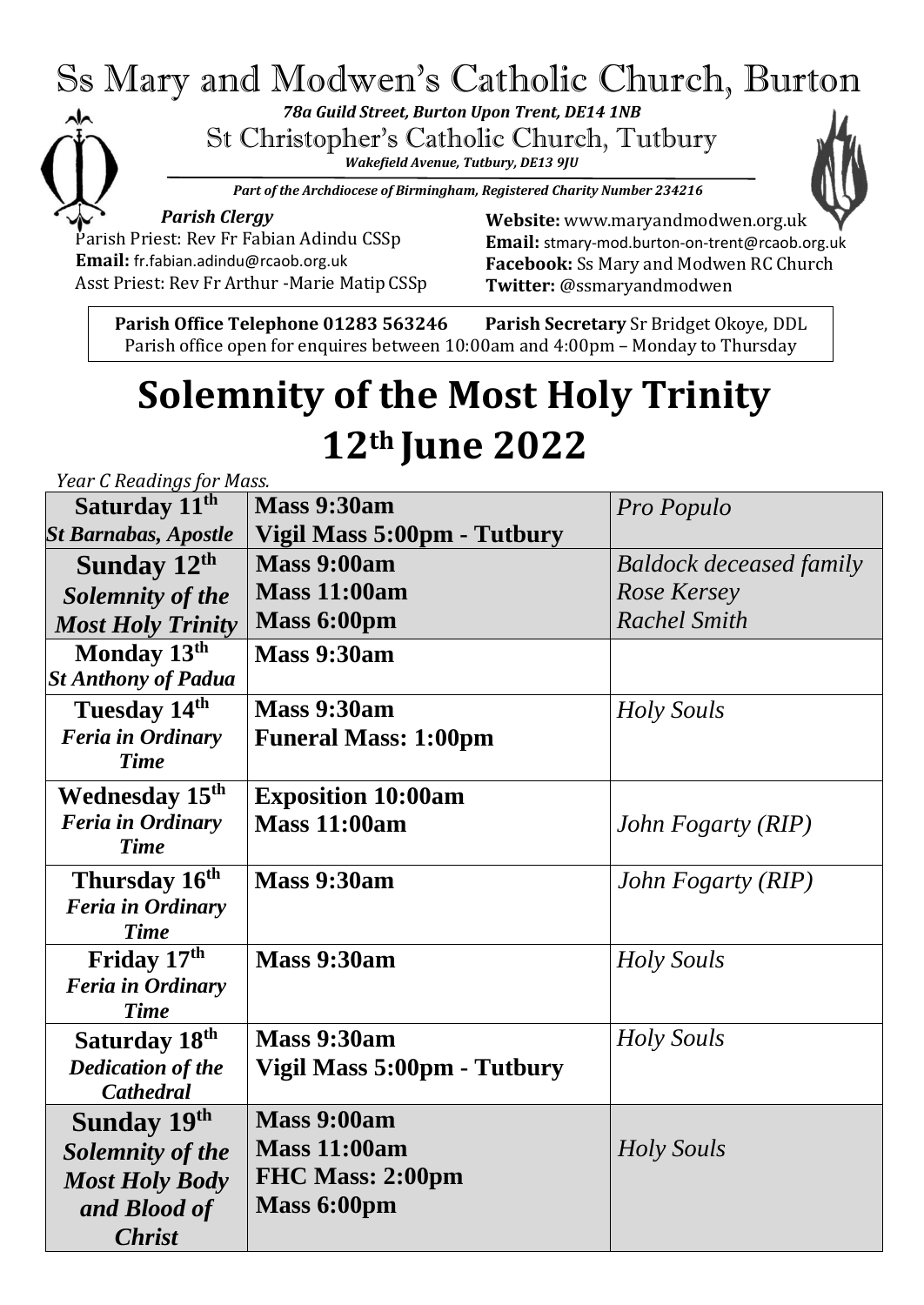**Ordinary Time:** Week 11, Psalter Week 3. Weekday cycle of Readings Year II.

**Please note**: The sacrament of reconciliation is administered in our Parish every Saturday after 9:30am Mass and on request.

#### **Please pray for all the sick and housebound of the Parish:**

Mary Conway, Maya Whatton, Damian Walsh, Tony Mulcahy, Pat Lawton, Joe Emery, Sheila Chatterton, Kath Woodyet, Carolyn Edge, Richard Waldron, Andrew Poyser, Sue Rose, Eileen Davis, Chris Morris, Sadie Blackford

#### **Offertory Collection:**

Offertory collection: Last Sunday: £1,542.02

### **Building & Development / Second Collection:**

B&D collections Last Sunday: £313.60 Development Fund running total: -£18,579.82 **Second collections last Sunday**: **Holy Ghost Fathers:** Not collected Today second collections - **Building & Development Fund** Next Sunday second collections will be for the **Day for Life**

**OFFERTORY ENVELOPES:** Please collect from the Presbytery after each of today's Masses or from the Parish office from Monday, 13.6.2022

**ST MOD'S TIDDLERS:** FRIDAY'S 10:00am to 11.30am in the Parish Hall. There will be an assortment of Toys on offer, crafts, messy play, mark making, stories and songs. Tea/coffee & biscuit for adults and a healthy snack for children but also a moment of prayer in church. A Parent/Guardian MUST be with their children at this group.

**REINTRODUCTION OF ALTAR SERVERS:** We are starting to reintroduce altar serving in the Parish. If you or your child wishes to resume altar serving, please contact Fr Arthur or Fr Fabian after Mass or Matthew Mills via email - [mills.matthew530@gmail.com](mailto:mills.matthew530@gmail.com)

**LATEST COVID GUIDANCE – Update (20.3.2022):** Whilst the legal requirements associated with Covid-19 no longer apply the Government continues to advise that we wear a face mask when in enclosed spaces. Therefore, in accordance with this advice, Diocesan guidance and our on-going duty of care for our parishioners, we will continue to:

- Ask you to wear face masks whilst in Church Please bring your own mask and help us to reduce costs.
- Sanitise your hands on entering the Church.
- In addition, **we ask, out of respect for your fellow parishioners, you comply with ourmeasures to reduce the risk ofinfection and to help ease the anxiety of those parishioners returning to Mass for the first time since the pandemic started.**

Our full guidance is available via a link on the home page of our Parish website, [www.maryandmodwen.org.uk](http://www.maryandmodwen.org.uk/) Thank you for your co-operation at this time.

**GAP YEAR VOLUNTEERING AT SPIRITAN JUST YOUTH PROJECT:** Are you 18 to 25 and wish to support young people in their holistic growth, discover and develop their talents through Chaplaincy and other outreach programs? Please contact Just Youth on [www.justyouth.co.uk](file:///C:/Users/Rosemary/Downloads/www.justyouth.co.uk) and apply**.**

**FIRST HOLY COMMUNION MASS:** Mass for the reception of the First Holy Communion for our children will take place next Sunday by 2pm. Please pray for them.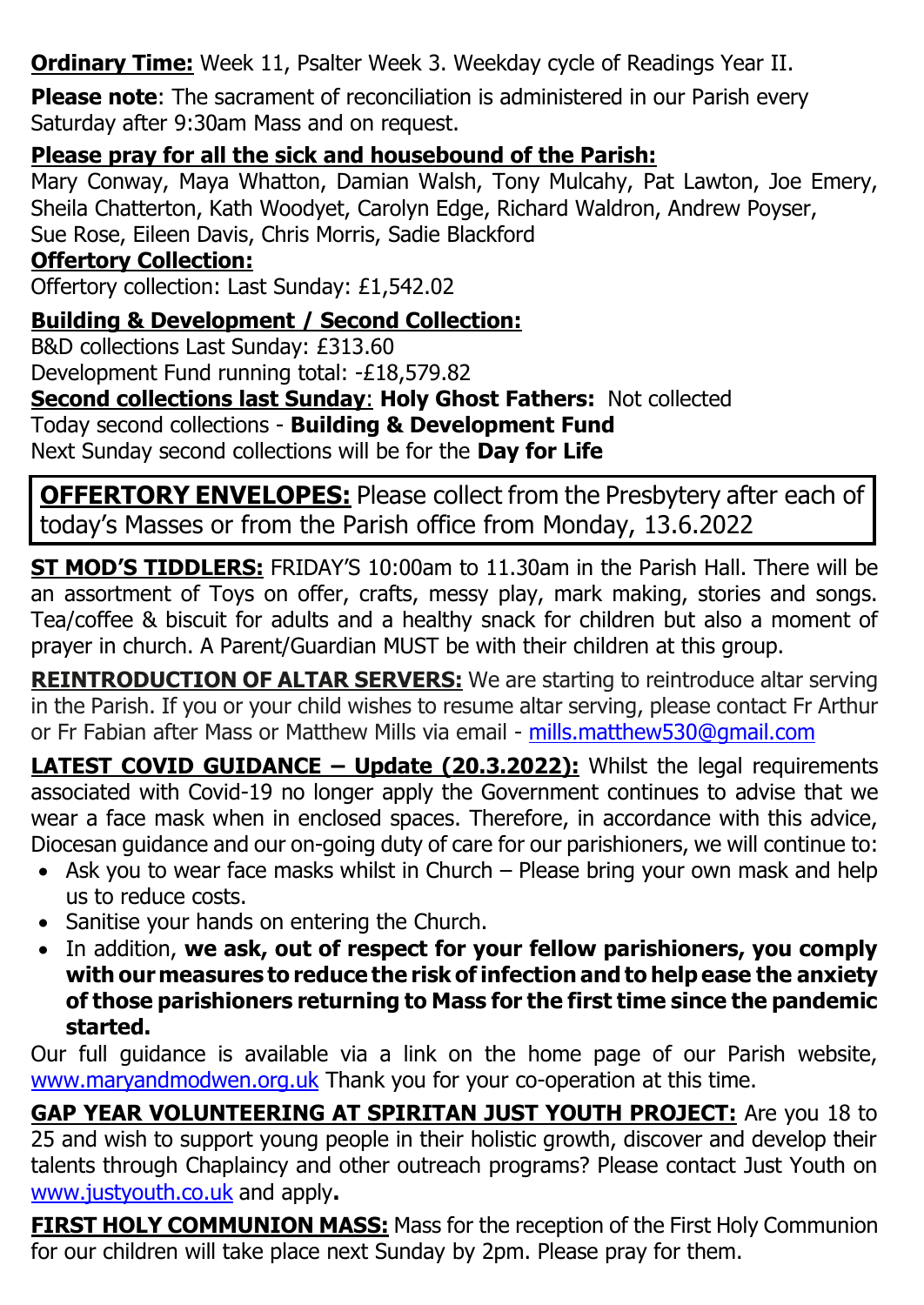**BISHOPS' CONFERENCE ON RETURN TO SUNDAY OBLIGATION:** The excerpt below is from the text of the message of the Catholic Bishop's Conference of England and Wales on return to the obligation of attending Sunday Mass in person.

''We understand there will still be some members of our congregations who, for reasons of health, do not feel safe enough to return to Mass. It has always been the understanding of the Church that when the freedom of any Catholic to attend Mass in person is impeded for a serious reason, because of situations such as ill health, care for the sick or legitimate fear, this is not a breach of the Sunday Obligation.

Our Catholic people and parishes have benefitted during these difficult times from the online streaming of Mass and other services. "Virtual viewing" of Mass online does not fulfil the Sunday Obligation. It may, however, be a source of continual spiritual comfort to those who cannot attend Mass in person, for example those who are elderly and sick, for whom the obligation does not apply. In this context, we recognise gratefully the ministry of those who administer Holy Communion to the elderly, sick and housebound. In the Holy Sacrifice of the Mass, the Lord's Supper, the Lord Jesus entrusted to us the precious gift of Himself. With humility, we glory in being a Eucharistic people for whom attendance at Mass is essential. **Looking forward to the forthcoming feast of Pentecost, we now invite all Catholics who have not yet done so to return to attending Mass in person.''** 

[See our Parish website [www.maryandmodwen.org.uk](http://www.maryandmodwen.org.uk/) for full text of the statement]

**SECURITY BULLETIN FROM THE ARCHDIOCESE:** The Diocese have access to Police statistics as it is being actively supported by Police Fraud Prevention Department to protect members of our Archdiocese. The latest police report highlighted three types of fraud that have been frequently occurring in the Midlands that we would like to make you aware of. For the full bulletin please visit our website: [www.maryandmodwen.org.uk](http://www.maryandmodwen.org.uk/)

**JOIN THE ANNUAL NOVENA TO THE SACRED HEART:** All welcome to join at **The Sacred Heart Chapel, Maryvale.** Annual Novena preparing for the Solemnity of the Most Sacred Heart of Jesus, Friday 24 June 2022. Mass and Novena Prayers in Maryvale Chapel each evening at 7pm. From Thursday 16 to Friday 24 June. A different Celebrant each evening. Includes visits to the Shrine (England's oldest public Chapel of the Sacred Heart).

**FOGARTY (RIP) – HEADMASTER - ST MODWEN'S SCHOOL 1972 – 1997:** John died at home last week, aged 94, with his family present. He had the Last Rites the week before and he died peacefully. If anyone would like to send a card or message to his wife Clare, her address is: 51 Branksome Drive, Shipley, BD18 4BE. The funeral is Thursday 16th June at 12.30pm at the RC Church of Immaculate Heart of Mary on Harrogate Road LS17 6LE followed by 2pm burial at Killingbeck Cemetery LS14 6AB. The family extend an invitation to any friend, ex-pupil or parishioner in Burton or Swadlincote who might like to attend the funeral. Graham Marshment has agreed to act as a local contact and if anyone wishes to come to the funeral service, please let him know either by email or telephone and he will pass on the numbers to the family a few days before the service. Telephone/Text: 07850 878440 or Email: graham@gmarshment.f9.co.uk Mary Lindley (John's Daughter)